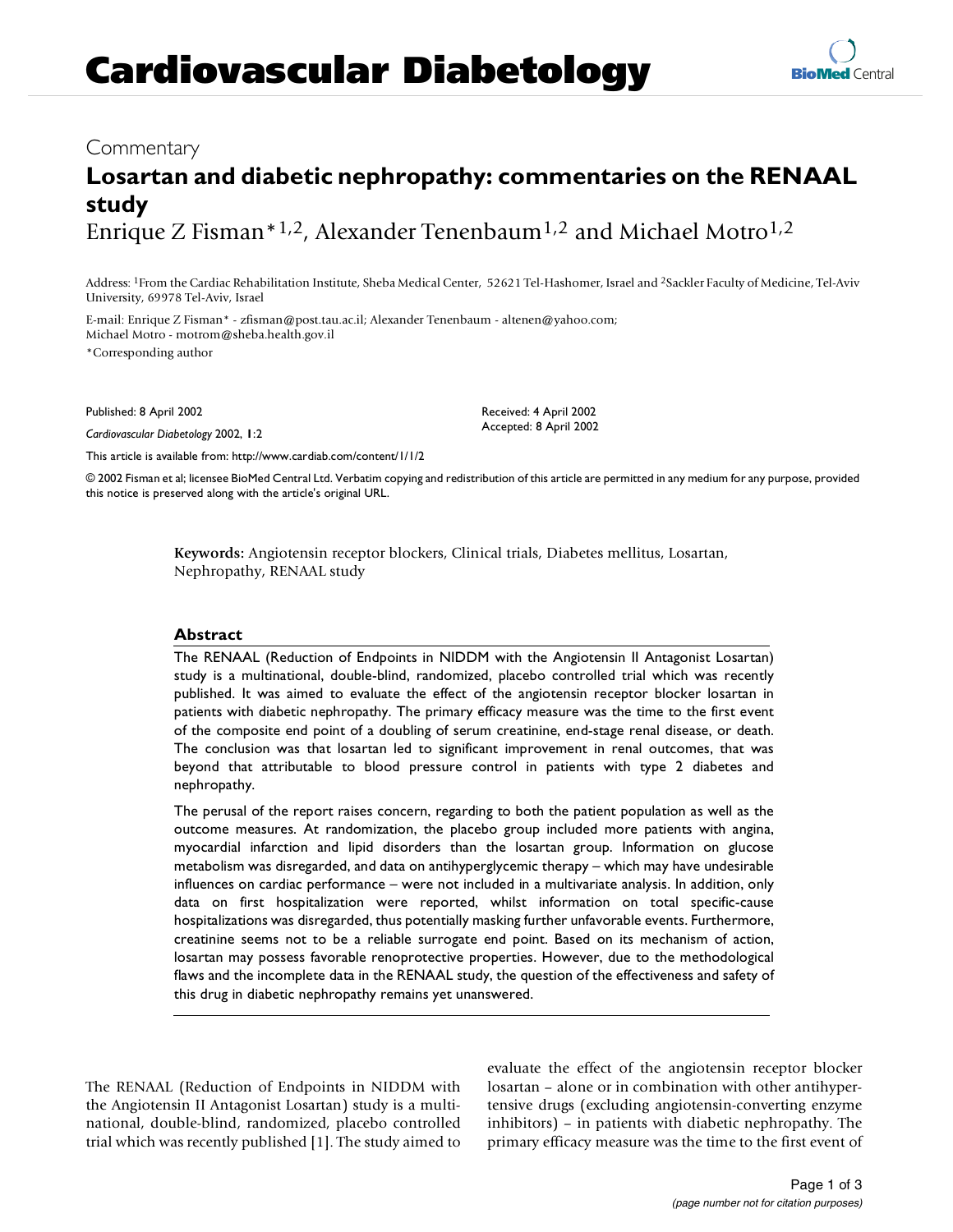the composite end point of a doubling of serum creatinine, end-stage renal disease, or death. The conclusion of the study was that losartan led to significant improvement in renal outcomes, that was beyond that attributable to blood pressure control in patients with type 2 diabetes and nephropathy.

Three main factors can be identified in the framework of a clinical trial: the therapeutic intervention, the patient population and the outcome measures by which the different therapy groups will be compared [2]. In the present case, the results of the trial depend on the interplay between the therapeutic intervention in the RENAAL study, i.e. losartan 50 or 100 mg daily, a large patient population presenting with diabetic nephropathy, and the a priori defined outcome measures over the mean follow-up period. Are the design of the RENAAL study and the analysis of data in compliance with the requirements of evidencebased medicine? The perusal of the report [1] raises concern, regarding to both the patient population as well as the outcome measures.

### **Patient population** *Randomization*

The losartan group and the placebo group were not completely equal, and this might influence the results: in the placebo group there were 10 more patients with angina than in the losartan group, 19 more with myocardial infarction, and 37 more with lipid disorders. Triglyceride level was also higher in the placebo group. Albeit the differences were not significant when separately considered, the cumulative influence of these clinical features on patients' outcome cannot be excluded. For instance, it can be presumed that a history of myocardial infarction is of overwhelming importance for the rate of hospitalization due to heart failure. This point is of special relevance in view of the higher rate of first hospitalization due to heart failure in the placebo group as compared with losartan group. Thus, a conceivable explanation for this outcome is that patients in the placebo group were more prone to suffer from heart failure than their counterparts on losartan treatment.

## *Glucose metabolism*

It is disappointing that glycosylated hemoglobin values are reported only at baseline. Moreover, data on plasma glucose levels are not reported at all. Such information should not be disregarded in a study dealing with diabetic patients. The relationship between hyperglycemia and mortality is roughly linear, including asymptomatic patients with impaired fasting glucose [3], and tight glucose control reduces the risk of micro vascular complications such as renal disease [4]. Thus, information on glucose metabolism characteristics is crucial, since glycosylated hemoglobin or glucose levels *per se* could be a factor of strong repercussion on patients' outcome.

# *Antihyperglycemic drugs*

The significance of hypertension in diabetic patients controlled on diet only versus those pharmacologically treated is different [5]. In this context, data on antihyperglycemic medication is essential. Moreover, sulfonylureas – which constitute a mainstay therapy in the diabetic patient – may have undesirable influences on cardiac performance, especially in the presence of a previously damaged myocardium [6]. Moreover, the widely used combined treatment of glyburide (a sulfonylurea known also as glibenclamide in European countries) and metformin is associated with increased mortality, in both patients with ischemic heart disease [7] and in the general population [8]. It would be advisable to collect data on antihyperglycemic therapy for both the losartan and placebo groups and to include these data in a multivariate analysis, since it seems almost obvious that these therapeutic agents could affect primary and secondary end points. Such data are missing in the final report of the RE-NAAL study [1].

# **Outcome measures** *Composite endpoint*

The RENAAL study employed a composite end point consisting of a doubling of serum creatinine, end-stage renal disease, or death in order to assess the efficacy of losartan. The employment of combined end points that use a combination of nonfatal events with death has been criticized [2,9], since they may lead to the camouflage of a negative outcome or result in a dilution of the effects of the therapeutic agent on mortality [10]. The methodological drawbacks of employing a composite end point are clearly perceived in the study: while substantial risk reductions were reported for the losartan group with regard to doubling of serum creatinine and end-stage renal disease, the death rate was relatively higher. It is possible that this could reflect a somewhat longer follow-up period in this group, as the authors state. In any case, the results evidently show no benefit in mortality rates in the losartan group.

# *Serum creatinine*

The doubling of serum creatinine in the RENAAL study represents a surrogate end point. This is defined as a 'marker' or laboratory measurement that is used in therapeutic trials as a substitute for a meaningful end point that is a direct measure of how a patient feels, functions, or survives and is expected to predict the effect of the therapy [11]. Surrogates are thought to reflect the activity of the underlying process that leads to an adverse outcome, since both surrogate and real end points are expected to move in the same direction [12]. In the RENAAL study the doubling of creatinine was defined as the first serum creati-